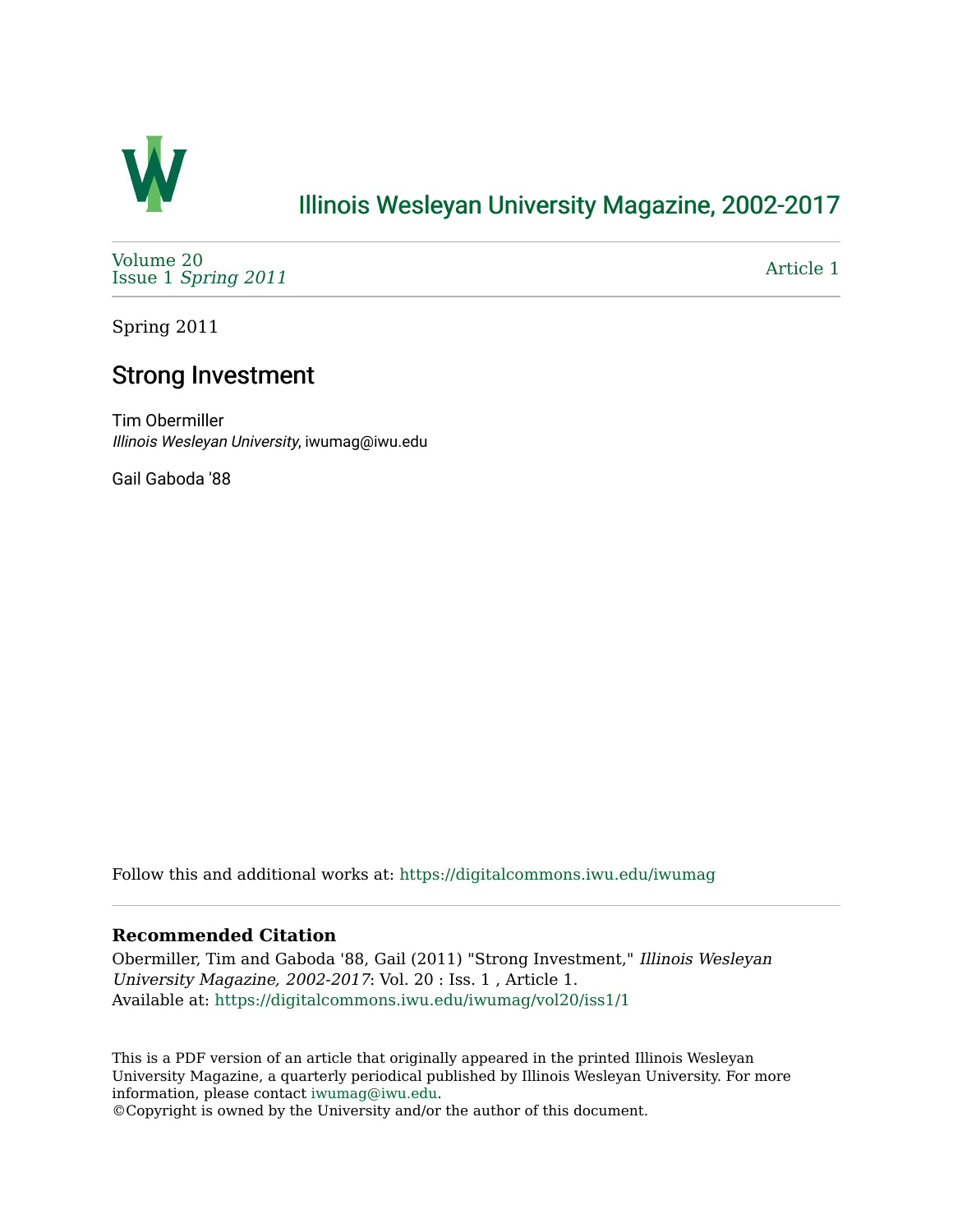# **Strong Investment**

To survive and thrive through Wall Street's wild ups and downs, Marcus Dunlop '08 relies on his inner drive to persevere.

### **Story by GAIL GABODA '88 & TIM OBERMILLER Portrait photos by CHARLES ESHELMAN**

Just two months after graduating from Illinois Wesleyan, Marcus Dunlop arrived on Wall Street in July 2008 with high hopes. He was starting what he calls a "dream job" as an investmentbanking analyst for Goldman Sachs.

"It felt great," he remembers. "This is something I worked for and wanted." A businessadministration and economics double major at IWU, Dunlop graduated summa cum laude. He was also an Academic All-American football player, a student laureate of the Lincoln Academy of Illinois and a member of the Phi Kappa Phi national honor society. He had interned at State Farm Insurance in Bloomington and at the Chicago office of PricewaterhouseCoopers. Dunlop felt he'd done all he could to ready himself for success.

What happened next is something Dunlop could have never prepared for. He was about to witness, firsthand, one of the biggest financial meltdowns in modern history.



**"This is one of those fields where you're not doing the same thing every day," says Dunlop (above). You'll always have a new challenge."**

#### **"An eerie feeling"**

At Goldman Sachs' headquarters in Lower Manhattan, Dunlop was surrounded by many who, like him, were young, talented and ambitious. "Everyone is smart at this point. I had to differentiate myself among this class. I had to prove myself all over again. What I did in school didn't matter anymore. It became all about my work product."

Suddenly, Dunlop found himself facing a far bigger challenge. The decline in housing prices that began in 2007 resulted in rising mortgage defaults and destabilized credit markets, which ultimately spread to the entire financial system. In September 2008 — after the bankruptcy of Lehman Brothers and the near-collapse of AIG — "investors began to lose faith in the financial system and all asset classes began to fall in value very rapidly," Dunlop recalls.

The week of Oct. 6, 2008, brought a record decline in which the Dow Jones Industrial Average fell 1,874 points, or 18.1 percent.

In the wake of the market crash, Dunlop says that it was hard for his coworkers and superiors to stay focused. "We were watching and reading the news all the time to keep up with the rapidly changing developments. No one felt 100 percent safe."

Goldman Sachs began the first in a series of layoffs in November 2008 by announcing it was cutting some 3,200 jobs. Dunlop remembers meeting with a coworker one day at 9 a.m. and following up with an e-mail hours later, only to receive an auto-response that the recipient was no longer with the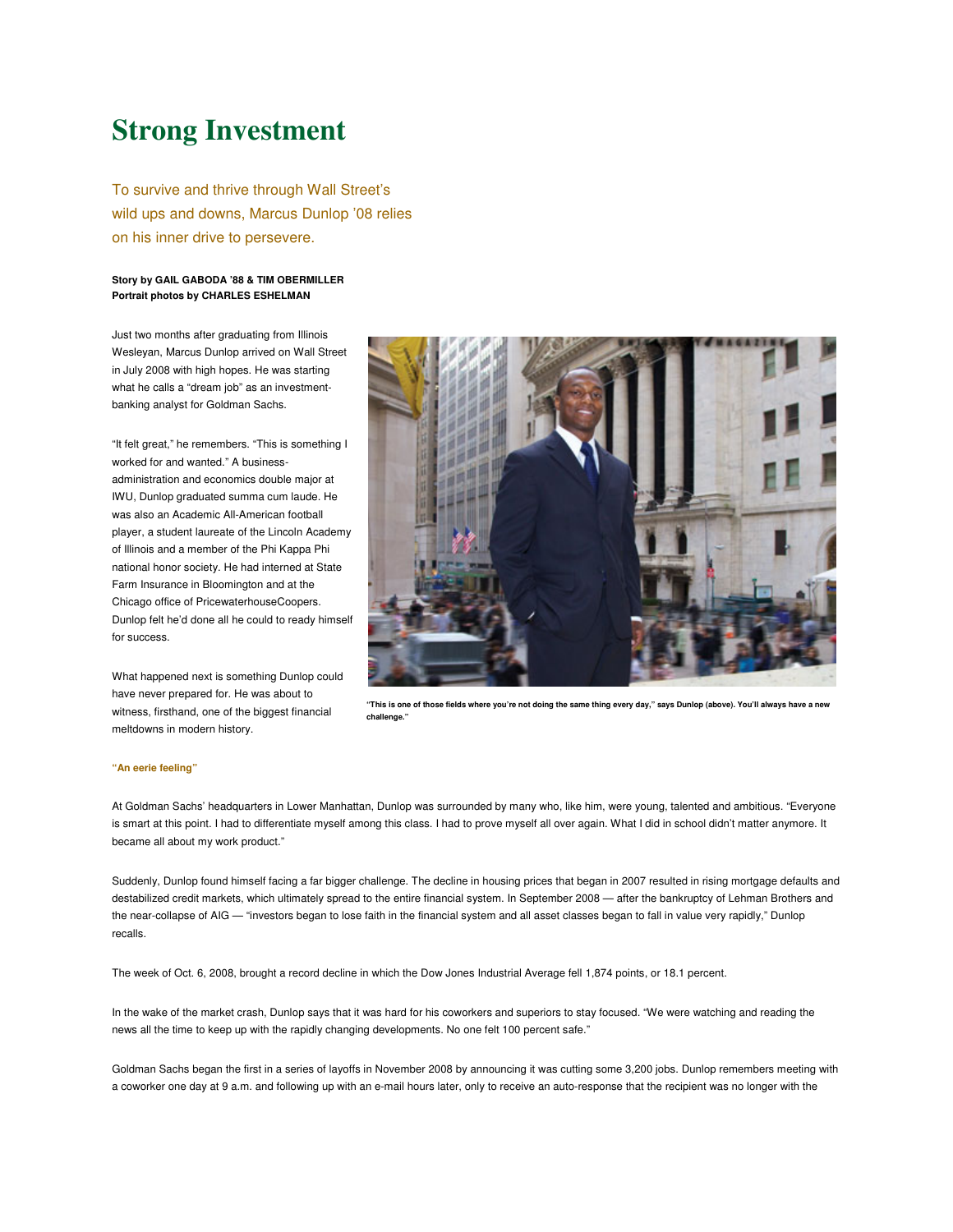firm. "That's how quickly things were changing," says Dunlop, who saw colleagues moved to back-office positions and the dismissal of vice presidents who had been with the company for years.

"The prevalent theory on Wall Street at that point was that the investment banking business model was unsustainable and would ultimately fail or have to be acquired by larger financial institutions." After Bank of America's acquisition of Merrill Lynch, "the assumption was that Morgan Stanley and Goldman Sachs were next in line. There was a lot of uncertainty on the long-term perspective of these companies, and it certainly didn't feel good.

"When that fear started to go around Wall Street," Dunlop continues, "there was an eerie feeling all over the place. It was obviously a very scary time." Yet, throughout the layoffs and uncertainty, "I didn't let it affect me too much because it was out of my control," he says. "I felt I should focus on what I could control and make sure I was working hard."

#### **The heart of a lion**

Dunlop's focus was something IWU Head Football Coach Norm Eash noticed when the two first met at Proviso East High School in Maywood, Ill., a west Chicago suburb. Dunlop was Proviso East's star running back and one of its best students.

"The thing that impressed me most was his demeanor," Eash says. "He looked me right in the eyes and kept eye contact throughout our conversation. … I sensed he would be a great fit for IWU. I knew that Wesleyan would take Marcus far. And that he was really going to leave his mark on Wesleyan."

Dunlop had already left his mark in Maywood, where his academic and athletic drive made him stand out in the crime- and gang-ridden area where he grew up.

"At the time I was there," says Dunlop, "it didn't seem tough because that was all I knew, but looking back I realize it wasn't the best of neighborhoods. I remember my senior year in high school there were 20 murders. This was something I grew a little numb to because of the normalcy around it." Some of his friends were killed as a result of "a stray bullet or mistaken identity," including one who was slain while leaving church service.

"This environment does make you more alert," Dunlop says, "and, for me, more focused. I refused to be distracted by anything or anyone along the way. But I didn't do it on my own. I had a good support system" starting with his mother, Ruthie.



When Dunlop was 5, his father died. Watching his mother persevere as she raised him and his two younger sisters had a profound effect on him.

**Fall Family Day brought several important people in Dunlop's life to campus. Shown from left are his grandfather, William Dunlop; his mother, Ruthie; Marcus; his cousin Benjamin and his youngest sister, Olivia**

"She was a shining example that one can remain strong in the most difficult of situations. … Even with our situation, I grew up in a loving home with food on the table every night. This helped set my work ethic and taught me to work hard for everything in life." From his mother, he also learned "compassion and generosity. There are very few people who have such a big heart."

His grandfather, a chemist and accountant, and his uncle, an airline pilot, also shared with Dunlop "valuable life lessons from their experiences and gave me an example of successful professional men."

Another role model was Aaron Peppers, a Maywood police officer and Dunlop's football coach, first on a Pop Warner youth team and later at Proviso East.

"We used to call him 'The Professor,'" says Peppers, "because Marcus was so smart and, when he was little, his glasses were bigger than his whole body. But he had the heart of a lion."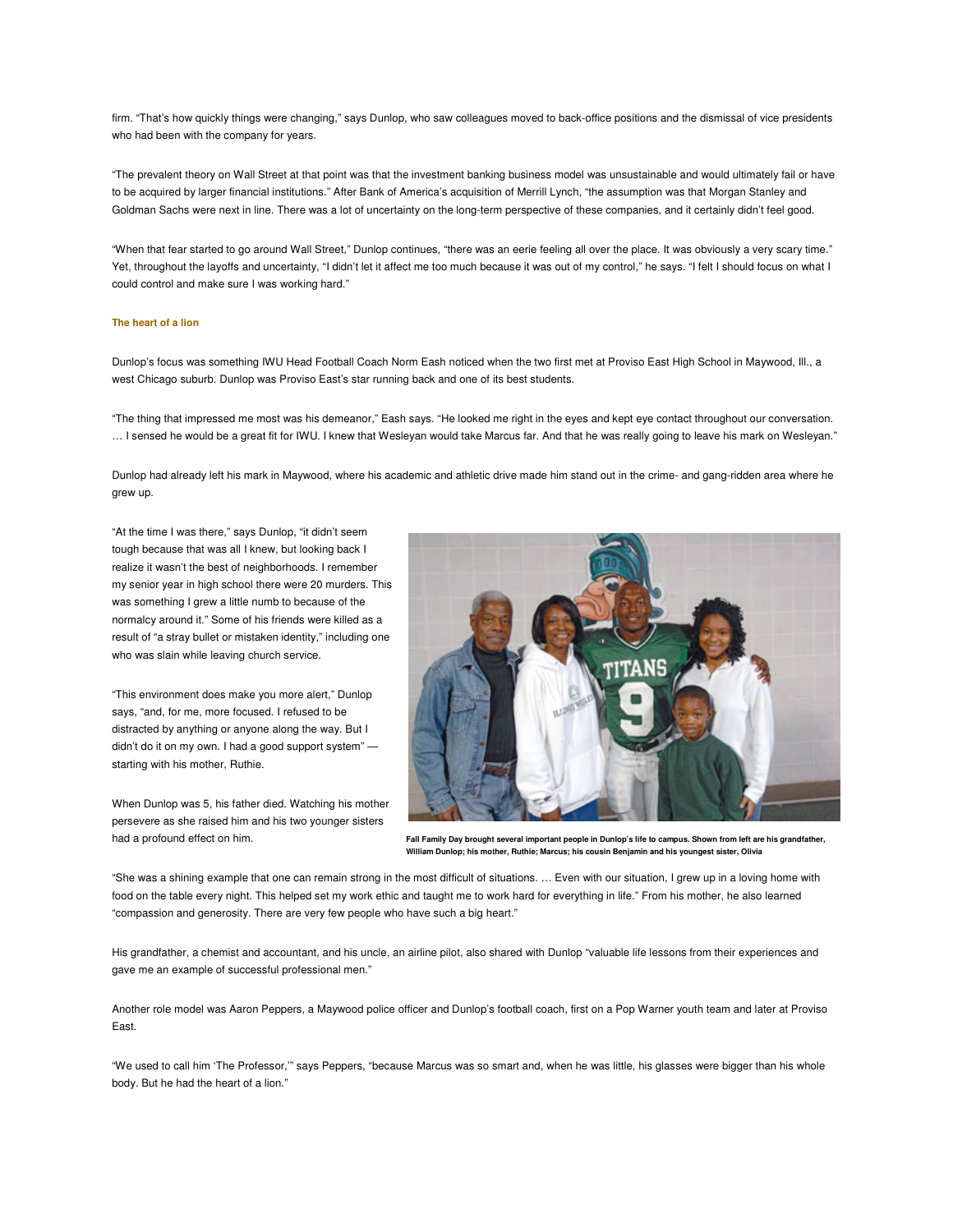Peppers remembers, "Back in his Pop Warner days, we would have our games on Sunday and he would sometimes miss the first quarter because he had Bible studies. … Marcus always had his priorities in order. It was God, family and then community."

On the field, Peppers says, "Marcus naturally became a leader. It was important to him to play football and he trained really hard in high school. And as serious as he was about football, he was even more serious about education."

#### **Closer to the action**

Several colleges recruited Dunlop, but during an overnight stay at Wesleyan, "I just fell in love with the place," he says. Some of his best college memories are "hanging out with friends, laughing, playing cards, throwing darts … and doing college kids' stuff."

Dunlop had considered possible careers as an engineer, a lawyer and a sports agent. That changed when he took an introductory financial management course taught by Elisabeta Pana, associate professor of business administration. "After that class, I really understood what finance was and its role in business. That's when I got the feeling that this could be my next challenge in life after my football career came to an end."

His favorite college course, also taught by Pana, was Portfolio Management, where students manage a "real-dollar" portfolio, proceeds from which provide scholarships for University students. "You think and act differently when you know its real money on the line," Dunlop says. "It was exciting."

A summer internship at PricewaterhouseCoopers prior to Dunlop's senior year brought him even closer to the action. "I asked myself, is this the type of work I could do for 16 or 17 hours a day? Because that's the type of hours you work in this industry." He found himself totally immersed, enjoying "the fast-paced nature of it," he says.



**President Richard F. Wilson (above left) congratulated Dunlop on being selected to receive the Lincoln Academy of Illinois Student Laureate Award in 2007. (Photo by Marc Featherly)**

Looking back, Dunlop says, "I really felt my competitive spirit coming out at IWU. It provided me the perfect opportunity to challenge myself."

One such opportunity came during his final football game as a senior against conference rival Wheaton College. "Marcus was playing with bad ankles, but it wasn't going to deter him," recalls Eash. Dunlop rushed for 138 yards, including a 30-yard touchdown run in the game's final minutes, securing a win that gave the team its first conference championship since 2001. In the Titan record books, Dunlop is ranked second all-time in total career rushing with 2,649 yards.

"Some athletes play at a certain level and there's a higher level they can attain, and they don't understand that," says Eash. "Marcus always attained the highest level he could in anything that he did. It's that inner drive he's always had."

#### **Another game to win**

After many anxious months, there were signs of improvement on Wall Street by the spring of 2009. The market had turned around and net cash inflow to bond funds was at a record-high pace. "Companies were able to raise fresh money for the first time in six months," says Dunlop, "and that's when people started to feel better."

Just as the market was calming down, a former Goldman colleague recommended Dunlop for a position at a new hedge fund, HG Vora Capital Management. At first he wasn't sure if he wanted to leave the security of a big firm like Goldman for the uncertainty of a start-up. But "the opportunity to be more entrepreneurial was exciting to me," and he accepted the job.

As Dunlop explains, hedge funds manage investments for a small number of "sophisticated" investors — such as pension funds, insurance companies, endowments and high-net-worth individuals. These investors pool their money together and share in the profits and/or losses of the investments in the fund's portfolio.